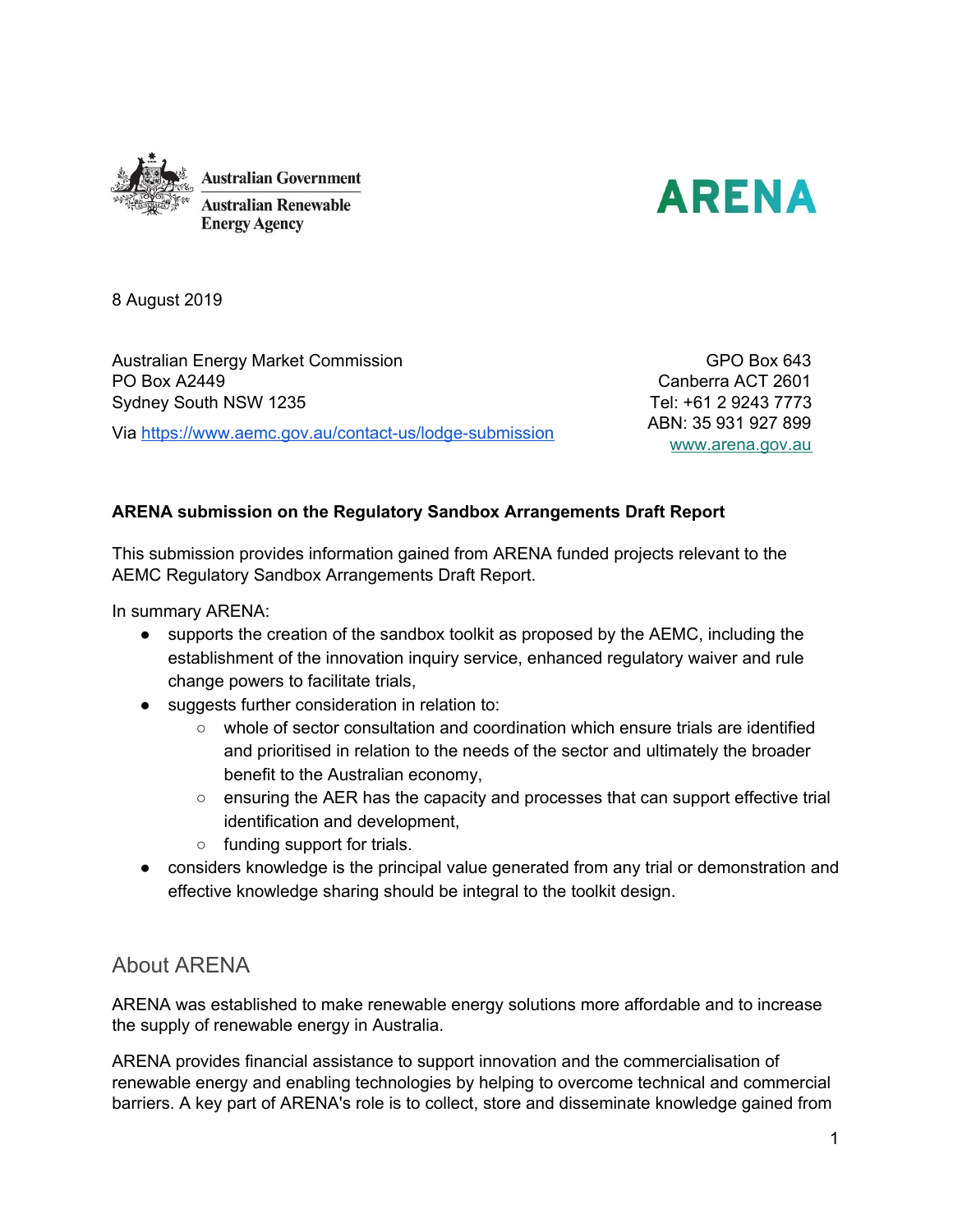the projects and activities it supports for use by the wider industry and Australia's energy market institutions.

## Whole of sector coordination

The draft report notes the importance of coordination across the market bodies in relation to the innovation enquiry service and the potential of the inquiry services to act as a first step towards an industry trial for which a waiver or enabling rule change may be required. This suggests that the overall approach to sandboxing will include an important reactive element, where the AER and market bodies respond to the interests of innovators and businesses.

ARENA considers that whole of sector coordination and governance will be critical in this process and should work to apply a whole of industry development perspective to the process for filtering or escalating new challenges and opportunities. This is not something that any one party (including the market bodies) is well placed to do in isolation from broader sector interests and insights including consumer and industry representative organisations. This is because each party naturally has limited information about the future as well as current activities across the sector. This suggests that the process for filtering and escalating potential trials would benefit from having access to a broader strategic consultation and coordination network. With regard to distributed energy this could be achieved through a network such as the Distributed Energy Integration Program (DEIP<sup>1</sup>) Steering Group and similar approaches could be developed for other areas of change in the energy system building on networks created via Rule Change consultations and AEMO or ESB working groups.

One of the problems that ARENA has observed through its innovation programs is that strategically important potential trials and demonstrations sometimes do not have a natural private sector proponent. An example of this is the opportunity to demonstrate how primary frequency control could be efficiently provided by a diverse range of resources under a flexible incentives framework. ARENA's experience in this area is that there is great interest from innovators in industry but it can be challenging to get a commercial party to step forward to participate in a demonstration due to the high opportunity costs and uncertainty that a sustainable commercial return can be achieved (e.g. a rule change could make primary frequency control a mandatory requirement eliminating any prospect of future commercial return). In these cases ARENA can provide grant funding to get the trial off the ground, however this may not be the best approach in all cases, such as if the trial wishes to explore the operation of incentives frameworks in a live market context. Further, ARENA's funding is expected to be fully committed in the next 12 to 18 months so alternative approaches will need to be relied on beyond that.

This suggests that useful trials may also be identified via more proactive approaches, which respond to strategic needs in the sector rather than relying on prospective commercial proponents to self identify. A **Strategic Consultation and Coordination Network**, like DEIP, could provide an important vehicle for identifying and prioritising trials of strategic importance for the sector.

ARENA agrees with responses to the consultation paper that significant financial and human resources will be required to develop trials by all participants including the market bodies and

<sup>1</sup> <https://arena.gov.au/knowledge-innovation/distributed-energy-integration-program/>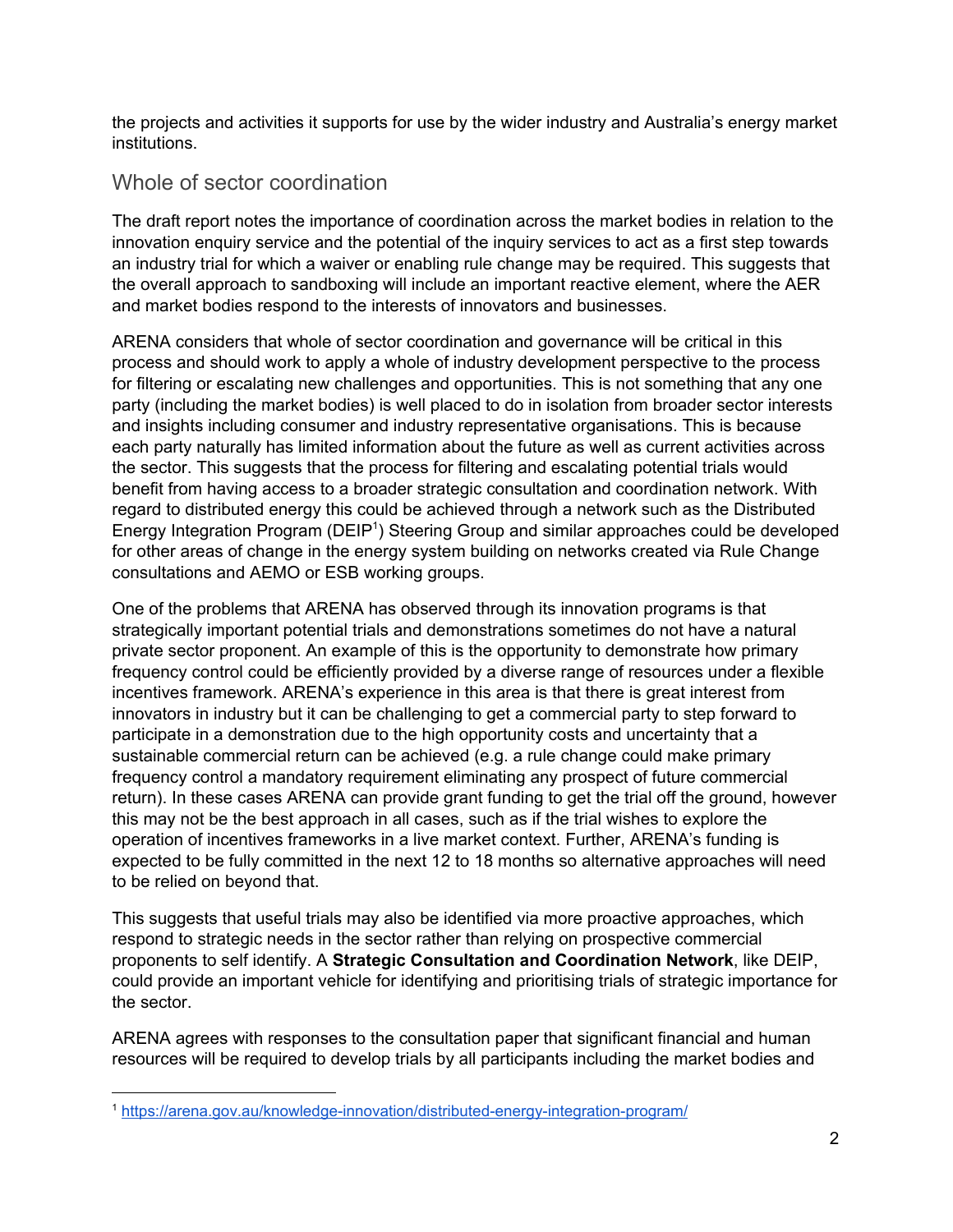potentially regulated and contestable businesses. This is consistent with ARENA's experience to-date of proof-of-concept trials and demonstrations. ARENA considers that the design of the sandbox toolkit should be fully integrated with the eventual solution to Finkel Recommendation 2.9 (establishing an ongoing funding source for proof-of-concept trials to support the energy transition). The challenge of integrating regulatory and funding processes further points to the value of a strategic consultation and coordination layer which can effectively prioritise efforts and allocate roles and responsibilities and support rapid and robust decision-making.

# AER capacity and culture change

The toolkit approach places the AER as the manager of the pipeline of inquiries and prospective trials and demonstrations and this has implications for AER resourcing and business processes. ARENA's experience indicates that innovation pipeline facilitation requires significant active facilitation, a strong commercial as well as regulatory focus, awareness of the needs of the market and a culture that encourages strategic risk taking. This may not naturally associate with a regulatory compliance body such as the AER. ARENA is able to support the AER in identifying the necessary skills and processes but we note that this will also require dedicated resourcing by the AER and a concerted effort to ensure that this new function is able to effectively drive innovation across the energy sector.

# Knowledge sharing

Knowledge is the principal value generated from any trial or demonstration and knowledge sharing is enshrined in ARENA's legislation. ARENA shares knowledge gained by trial participants through trial design or operation, as well as trial outcomes relevant to the broader market, which are beyond the scope of matters considered in the draft report. Effectively sharing the lessons, challenges and successes of trials allows others to learn from these experiences and subsequently fast-tracks industry development.

ARENA recommends that knowledge sharing should be framed as an integral feature of the sandbox toolkit, supported by appropriate skills and resources. ARENA engages in a range of knowledge sharing activities which are highly valued by industry. Examples of ARENA's knowledge sharing activities are below.

- **Technical project reports:** All projects are required to prepare a series of reports for the public, which are published on the ARENA website. These reports provide an overview of the project, methods, challenges, lessons learnt, successes and next steps. Reports include appropriate levels of technical detail to maximise value and inform an industry-focused audience in a timely manner. ARENA often provides input during the design phase of these reports in order to ensure known industry knowledge gaps are addressed.
- **ARENA reports:** ARENA continually identifies interesting trends and valuable lessons across its portfolios that are suitable for public dissemination. These reports anonymise, aggregate, and analyse data and information from multiple projects, and the results are published on an accessible public platform (the ARENA website). This allows ARENA to report on highly valuable information without attributing specific outcomes to a project or recipient.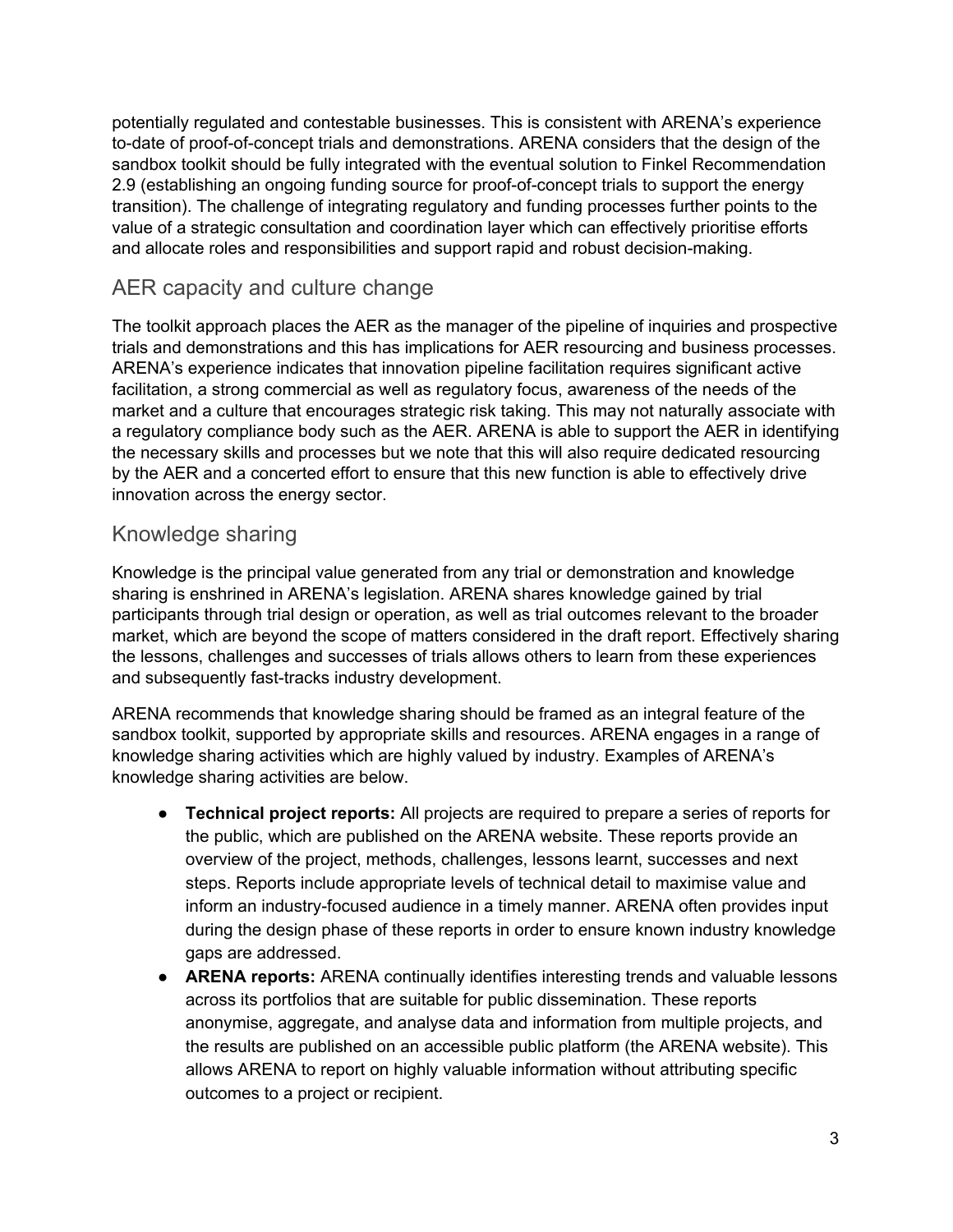- **Internal (non public) presentations:** Recipients are regularly invited to present on their projects to an internal audience and engage with staff during Q&A. Internal knowledge sharing is a core driver of ARENA's success and innovation, where the successes, challenges and lessons from our projects inform strategy.
- **Roundtable discussions:** Current projects are invited to participate in regular online discussions to promote connectivity and visibility between projects. This valuable forum encourages discussion between relevant projects on recent experiences and lessons that other proponents can benefit from.
- **Workshops:** Invite-only events that bring together selected ARENA funding recipients, representatives from peak industry bodies, and key stakeholders from across the industry. Workshops are designed to discuss a specific topic in significant detail (e.g. Regulatory Distributed Energy Integration Program (DEIP) Dive Workshop), resulting in deep and highly valuable outcomes, learnings, and actions. Chatham House Rules apply to these events to enable free discussion amongst attendees. Summary notes containing high-level information and key takeaways are then published on the ARENA website for the public.
- **Webinars (public):** ARENA has explored providing broader opportunities for the public to engage with ARENA-funded projects via webinars. These events can be highly accessible (only an internet connection is required) and enable the public to learn about the technologies, challenges, and valuable lessons directly from project proponents.
- **Forums (public):** Biannual invite-only events that bring together key stakeholders to showcase the latest progress in ARENA-funded projects. Feedback has been overwhelmingly positive with attendees valuing the technical details of the presentations, the relevance of the session topics, and the opportunity to network in particular.

It is difficult to see how these forms of knowledge sharing could be effectively integrated within the current proposal, which lacks a formal cross-sector strategic coordination and governance layer (as discussed above). ARENA does not consider that requiring the AER to report on the projects in the pipeline will be sufficient.

It is also important to note that while vital, knowledge sharing is not free. Knowledge sharing can take significant resources in terms of knowledge production and dissemination and requirements need to be considered carefully to ensure they are commensurate with the value of the knowledge produced.

## Management of Intellectual Property

ARENA has not found Intellectual Property issues to be a major barrier to effective knowledge sharing. This is because of the difference in the nature of information in which the proponent has a specific commercial interest (including information brought into the project) and the information that is of value to the broader market which can be of a more general nature (including information produced through the course of the project).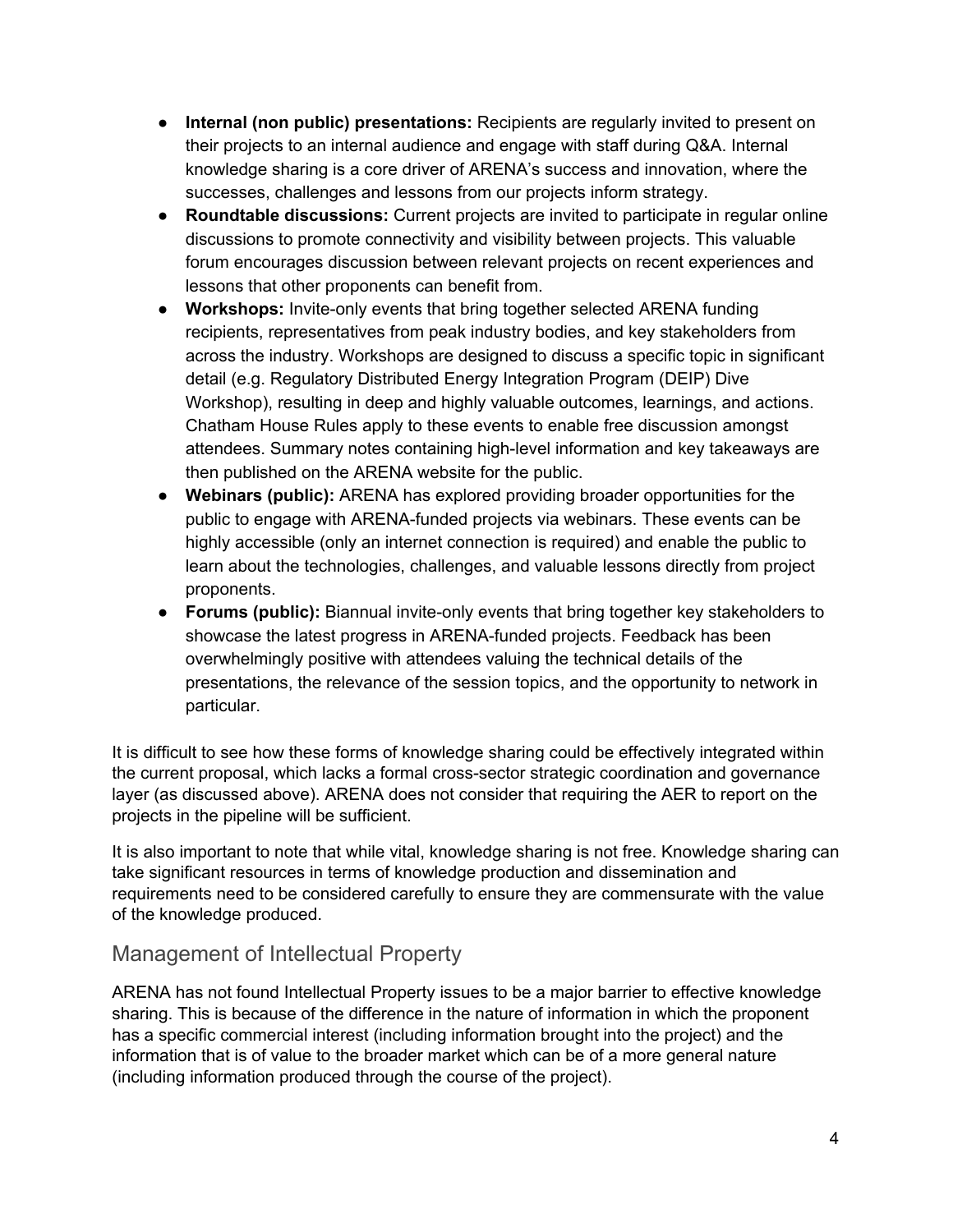ARENA balances confidentiality with public knowledge sharing through contractual arrangements. Any recipient confidential information is required to be specified in the funding agreements, and can only be disclosed by ARENA in accordance with certain contractual clauses, which includes the Knowledge Sharing Plan (KSP). All items included within the KSP are considered to be public, except where specified. Furthermore, funding recipients are contractually required to grant ARENA the rights to, among other things, disseminate project-related information for the purposes of knowledge sharing.

Where relevant, the recipient may be required to develop an Intellectual Property Management Plan that includes:

- Detailed descriptions of relevant Intellectual Property.
- Detailed descriptions of relevant licences, property technology or potential licences necessary for achieving the outcomes.
- Clear identification of mitigation strategies the recipient determines necessary to appropriately manage the identified intellectual property.

# Examples of potential trials

ARENA's experience indicates that the rate of change in the electricity system will require the co-evolution of technology and regulatory frameworks. While this can be difficult to predict beyond the medium term, active consultation across industry can reveal trends, and sometimes consensus, in the direction of travel and this can lead to trials to inform and accelerate the change process. Trial design can involve complex trade-offs with regard to speed, cost, risk and demonstration value which result in a variety of trial design options, some of which may be able to progress easily within the current regulatory framework, while others may require special regulatory provisions.

Examples of potential trials that could make use of the sandbox tool kit process include:

- **Incentives for inertia and primary frequency control** ARENA considers that frequency control may be most efficiently achieved by a broad range of large and small resources across the system responding to incentives. The consideration of potential incentives frameworks will benefit from an understanding of technology performance (hardware and software) as well as resource availability under different market conditions and in different locations. While it may be possible to use grant funding to simulate alternative market incentives frameworks, out-of-market funding may interact with in-market incentives (such as causer pays or registration requirements) in ways that undermine trial outcomes. As such, in some trial designs it may be more beneficial to suspend or amend causer pays or other obligations for the purposes of a trial.
- **Access arrangements for Renewable Energy Zones** Significant questions exists about the interaction between potential access reform options and the real world decision making context for generators and transmission businesses. As such, there is a risk that rule changes echo previous failed reform attempts such as the Scale Efficient Network Extension Framework which, despite looking good on paper, failed to achieve any traction with industry. It may therefore be advantageous to offer transmission businesses a limited right to trial alternative arrangements in a specific location (with the